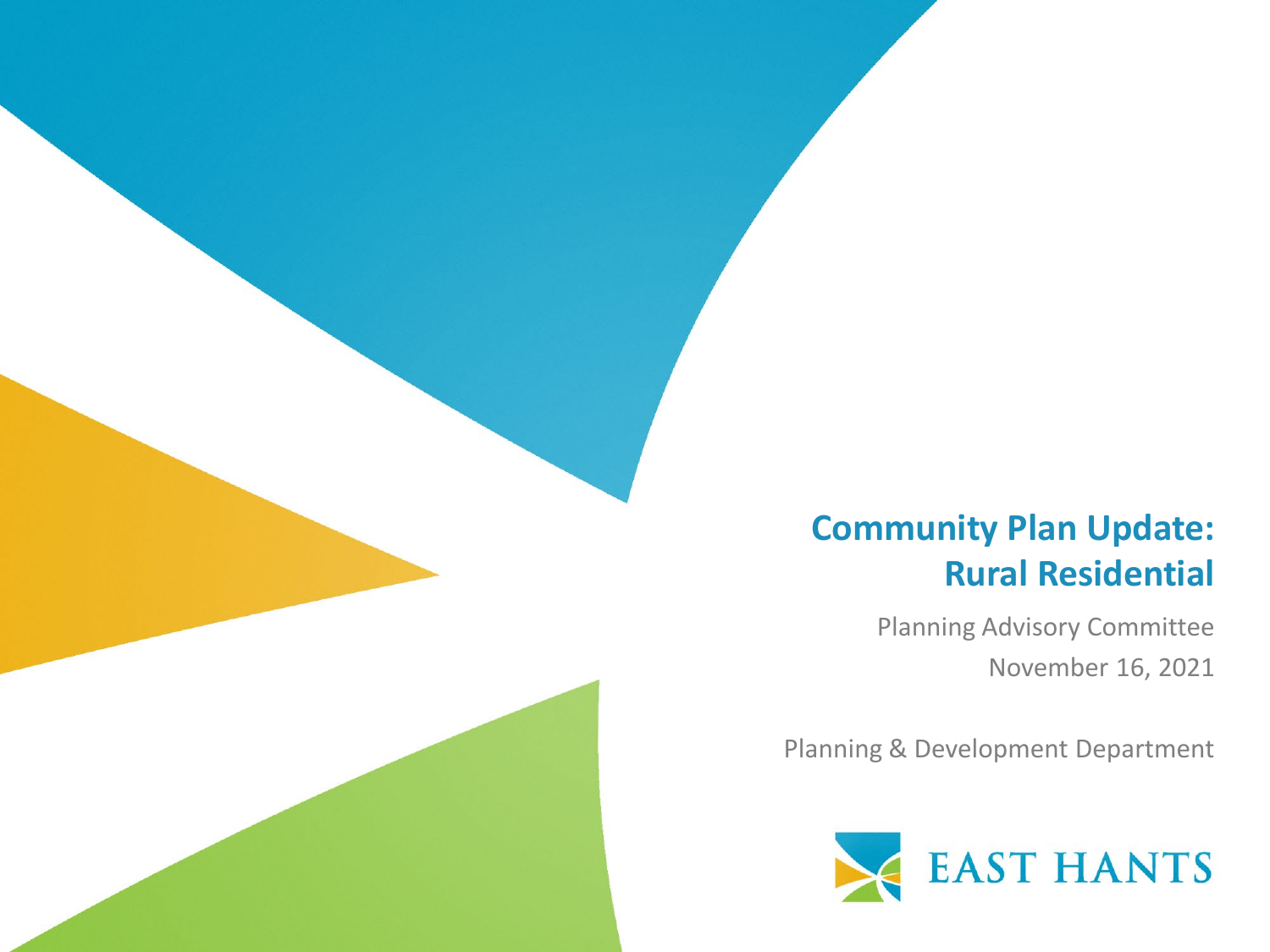### Background

- For the purpose of this background report, rural residential use policies and regulations are proposed to be implemented in the majority of the future planned area.
- A separate report will be presented to Planning Advisory Committee (PAC) to discuss residential land use policy direction for the settlements of Maitland, Walton, Noel, Rawdon and Kennetcook.
- The Minimum Planning Requirements Regulations identifies residential uses as
- one of the subjects that must be addressed by planning policy in the East Hants Official Community Plan.



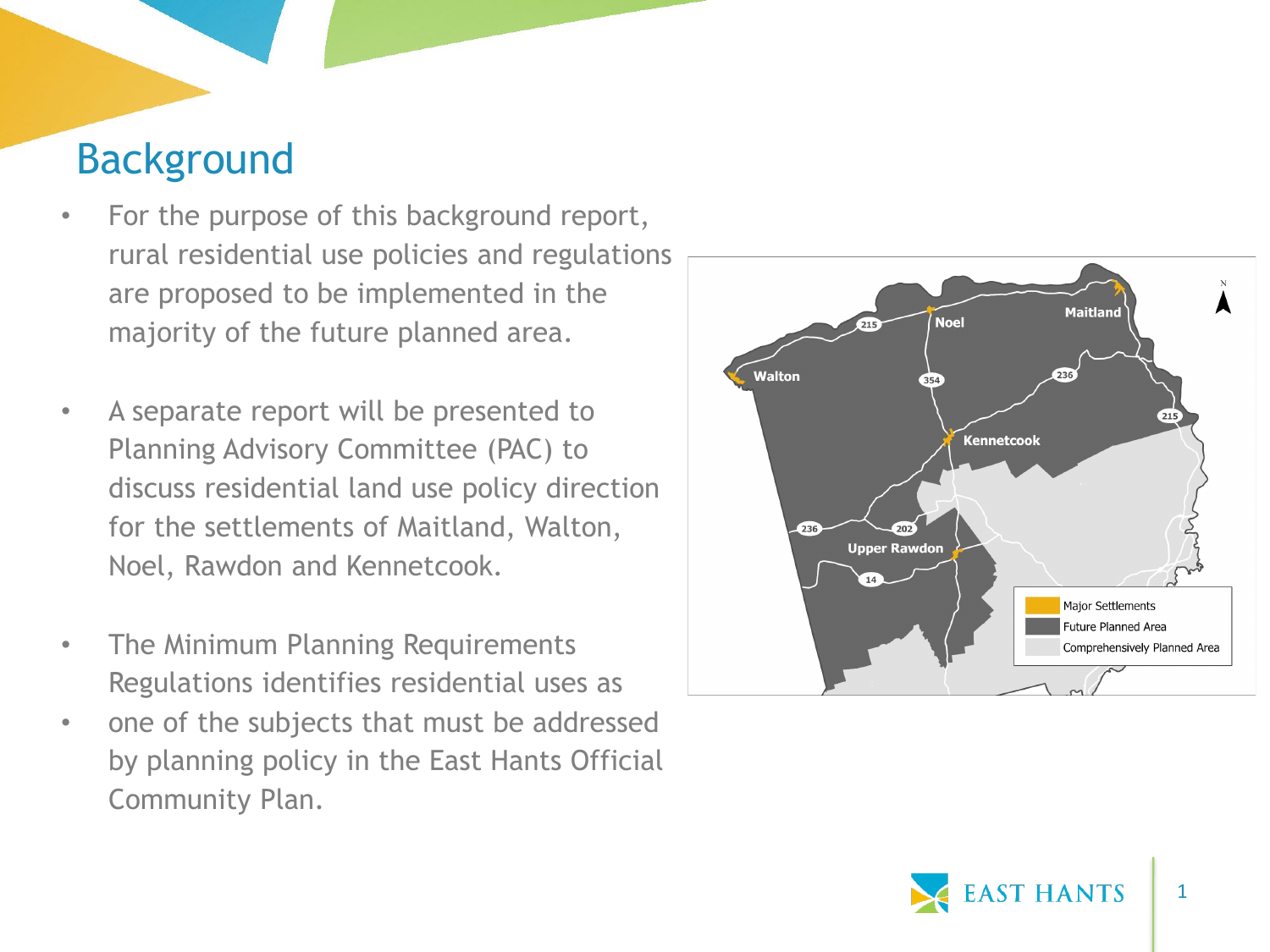# **Discussion**

- A variety of residential dwelling types are permitted in the Rural Use (RU) Zone of the comprehensively planned portion of East Hants to provide residents with a variety of housing options.
- Housing options include the following:
	- *Single Unit Dwelling*
	- *Two Unit Dwelling*
	- *Mini-home*
	- *Accessory Dwelling Unit*
	- *Tiny Home on Wheels*
- Planning staff are recommending that each of these dwelling types are also permitted in the rural areas of the future planned area. Thereby, allowing for residents to choose from a broad range of housing styles*.*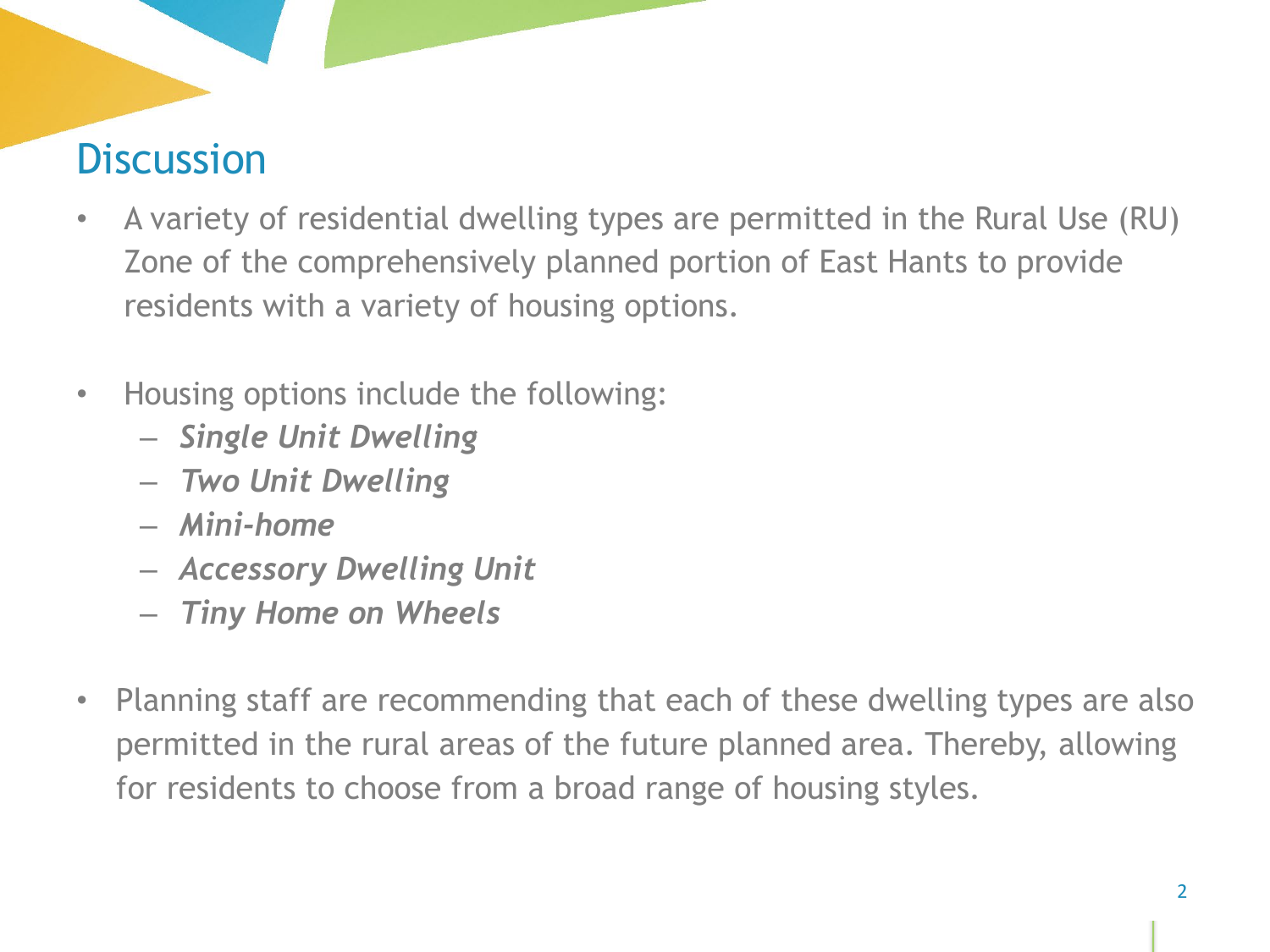## Small Multiplexes and Multiple Dwellings

- In the Rural Use (RU) Zone property owners are allowed to apply to enter into a development agreement with the Municipality to permit small multiplexes or multiple dwellings on a lot, up to a maximum of eight dwelling units.
- This would apply to any property owner wanting to construct more than two dwellings on a lot.
- Planning staff are recommending that the same option is provided to property owners in the future planned area. Requiring a development agreement would allow public consultation and would allow staff and Council to review the application to determine if the use was appropriate.
- As an example, it may not be appropriate to allow a property owner to build an eight-unit apartment building adjacent to a large chicken barn.

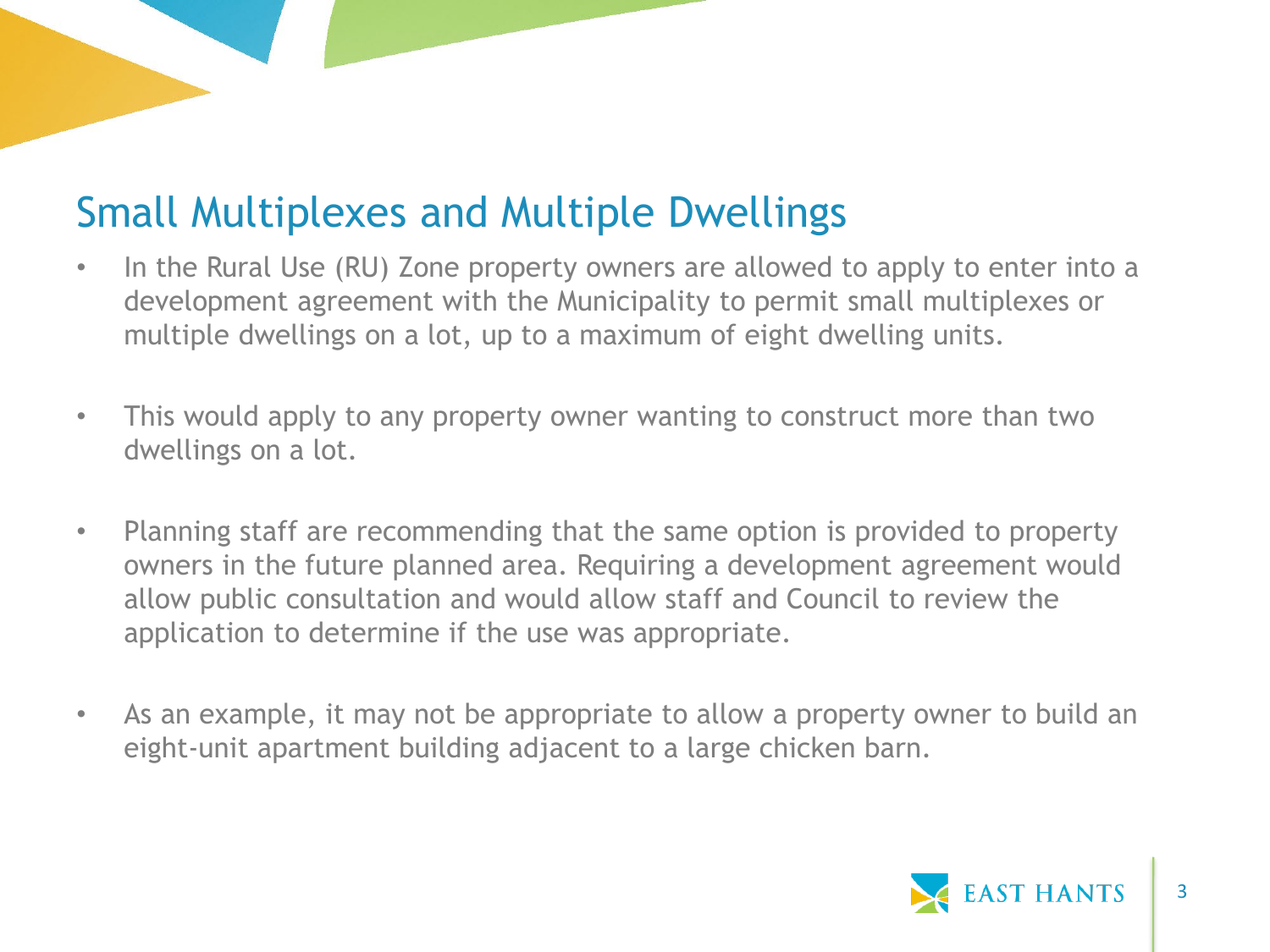### Mini-Homes

- Under the current Land Use Bylaw regulations, having over two mini-homes on a property requires that the property designation and zone be changed to allow for a mini-home community.
- *Mini-Home Community means an establishment comprising land or premises under single ownership, designed, and intended for the use of 3 or more mini-homes for residential dwelling purposes. This use does not include campgrounds*.
- Planning staff are not aware of any existing mini-home communities in the future planned area.
- Staff recommend that any proposed mini-home communities in the future planned area be required to apply for a planning application to change the land use designation and zone of the land to the Mini-Home (MH) Designation and Zone.
- The same land use policies and regulations would be applicable to lands in both the comprehensively planned portion of the Municipality and the future planned area.

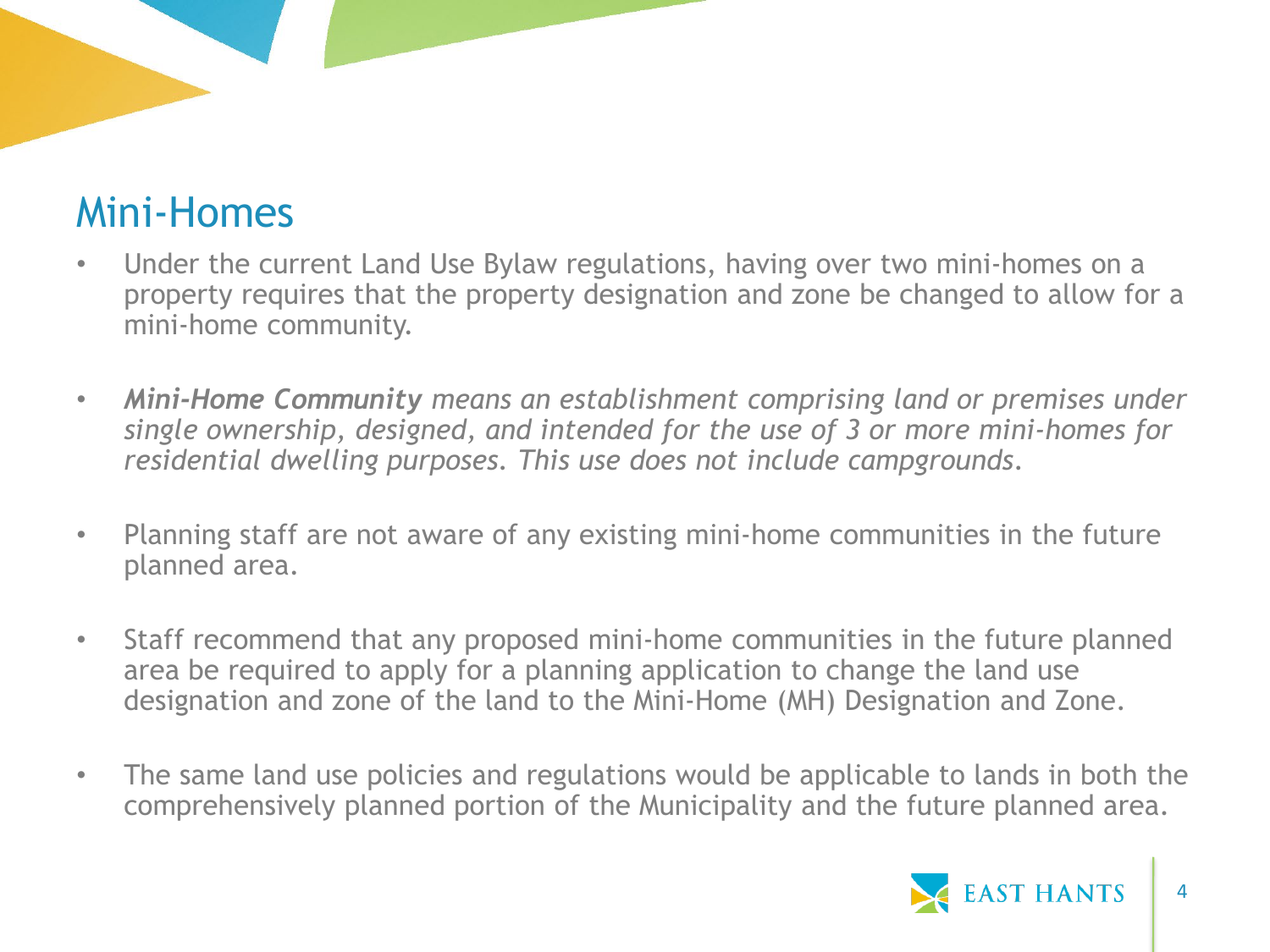### Recreational Vehicles

- There is no definition for a recreational vehicle in the LUB.
- Rather the LUB has a definition for a dwelling that states that a dwelling shall not include a motor home, travel trailer, or other recreation vehicle.
- Planning staff recommend that a definition of recreational vehicle be added to the LUB.
	- *Recreational Vehicle means a motor vehicle or trailer which includes living quarters designed for short-term seasonal recreational use and accommodation and may include, but is not limited to, Park Model Trailers, Class A, Class B and Class C motor home, a travel trailer, a fifth wheel recreational vehicle, a folding or pop-up tent trailer or a pick-up camper.*

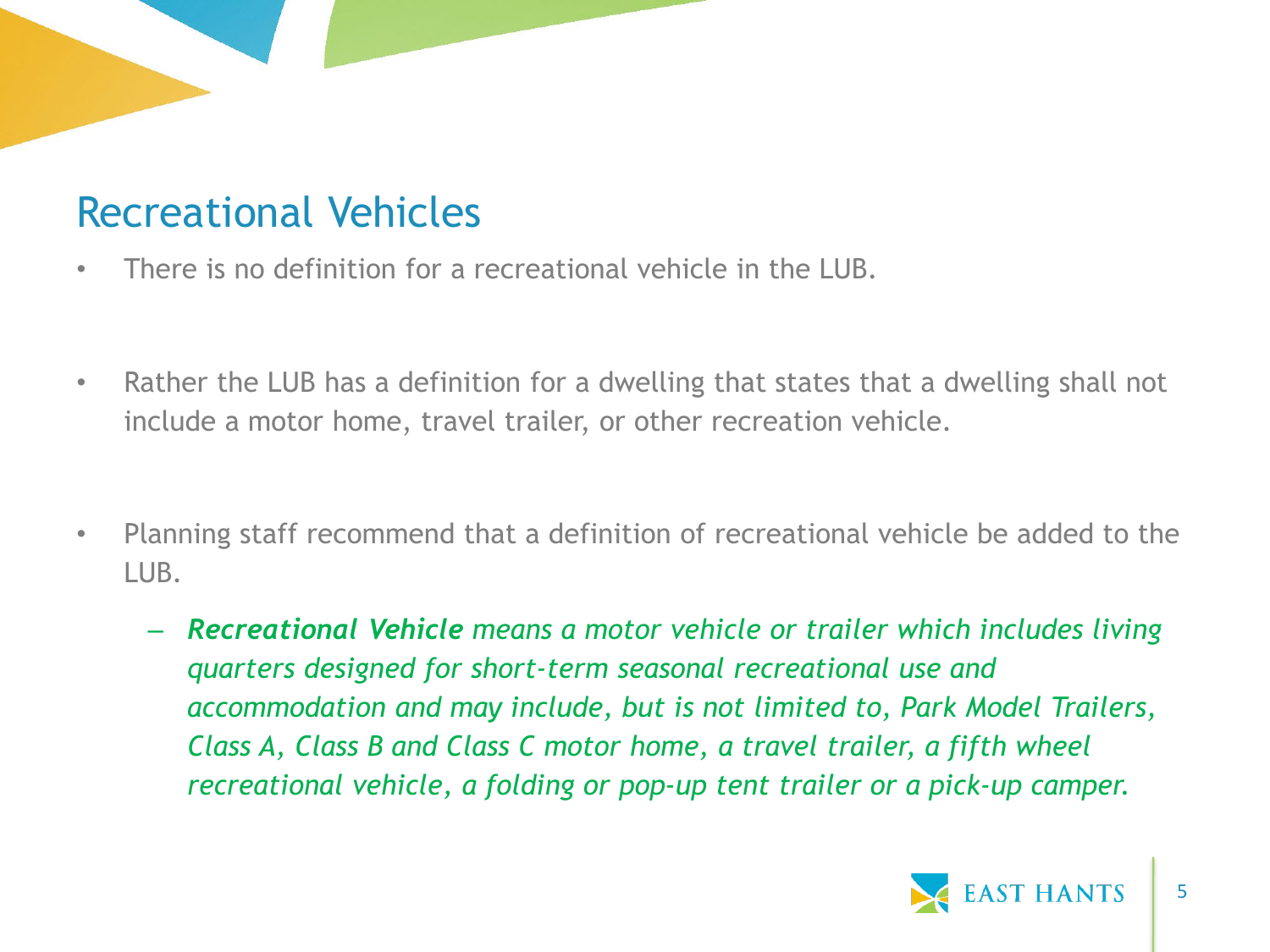### Recreational Vehicle Continued

- RV use in the future planned area is a popular type of seasonal accommodation for property owners.
- In some instances, multiple RVs are located on the same property.
- As the number of RVs on a property increases, so does the requirement for adequate septic and grey water disposal, potable water resources, and power hookup.
- Many future planned area residents expressed their concerns regarding RV use during the recent Plan Update Open Houses and as part of the Plan Update Survey. Some comments included:
	- *No campgrounds within 1 km from a home.*
	- *Recreational vehicles are fine in my area (Selma) as cottages.*
	- *Concerned with the number of RVs on a property.*
	- *RVs – yes, there should be a limit to unpermitted RVs on a lot that is not a campground.*
	- *No more campgrounds.*

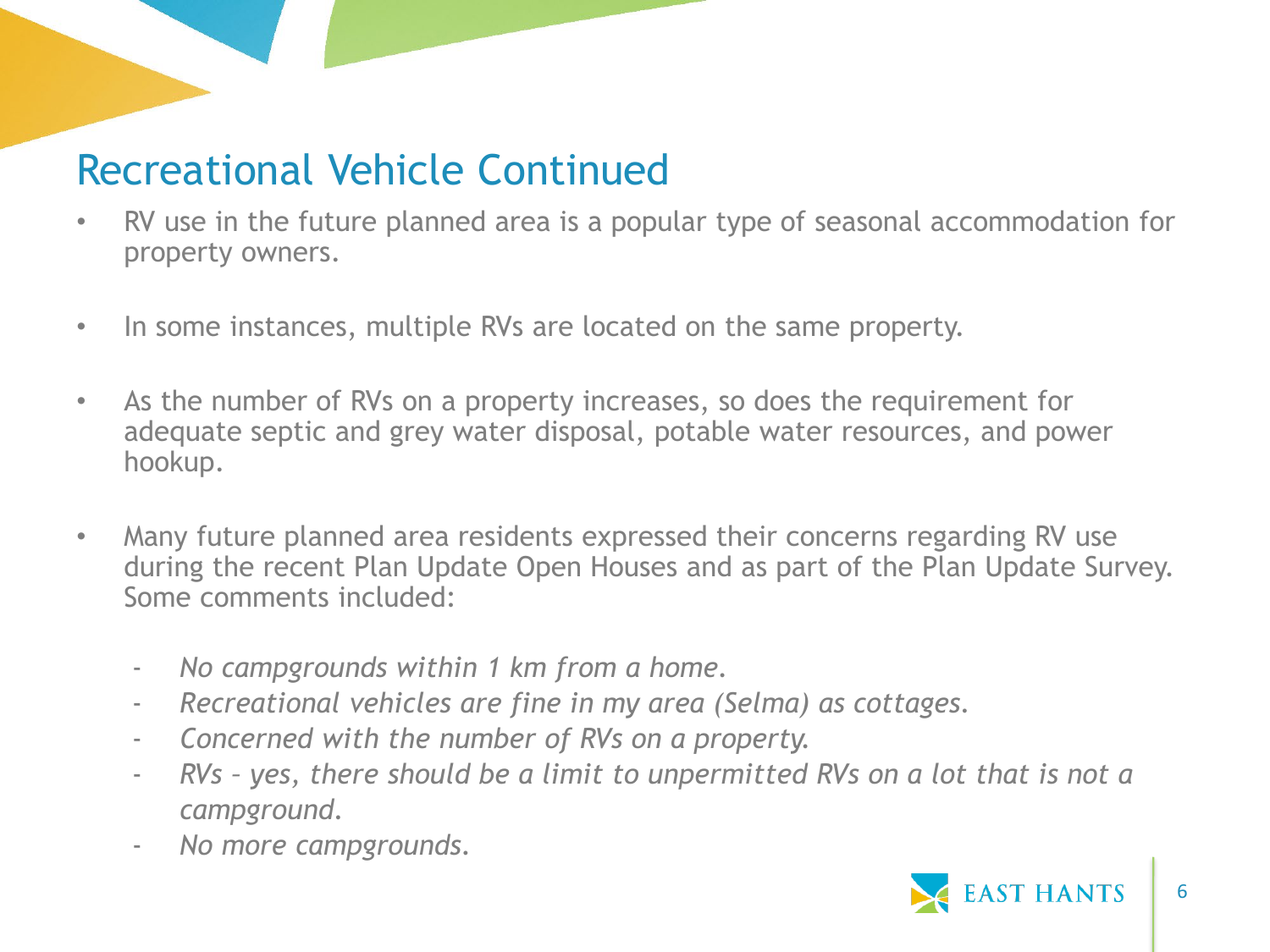#### Recreational Vehicle Continued

- Based on the feedback received, Planning staff are recommending that up to a maximum of two RVs per property are permitted for seasonal use in the future planned area.
- A permit for a campground would be required if more than two RVs are located on a lot. A second background report has been prepared detailing proposed changes to land use regulations regarding campgrounds.
- East Hants Building Officials are aware of a couple instances where RVs are being used as an affordable form of housing.
- RVs are not constructed for four season year-round living in winter climates. Winter conditions may lead property owners to make modifications to the RVs to keep them warm.
- These modifications may lead to life safety issues if they are not completed by qualified professionals. Recreational vehicles are not built to the same standard as permanent four-season housing.
- There are no provisions in the National Building Code of Canada to be able to issue a building permit for these structures. Therefore, staff are not recommending their use as permanent housing.

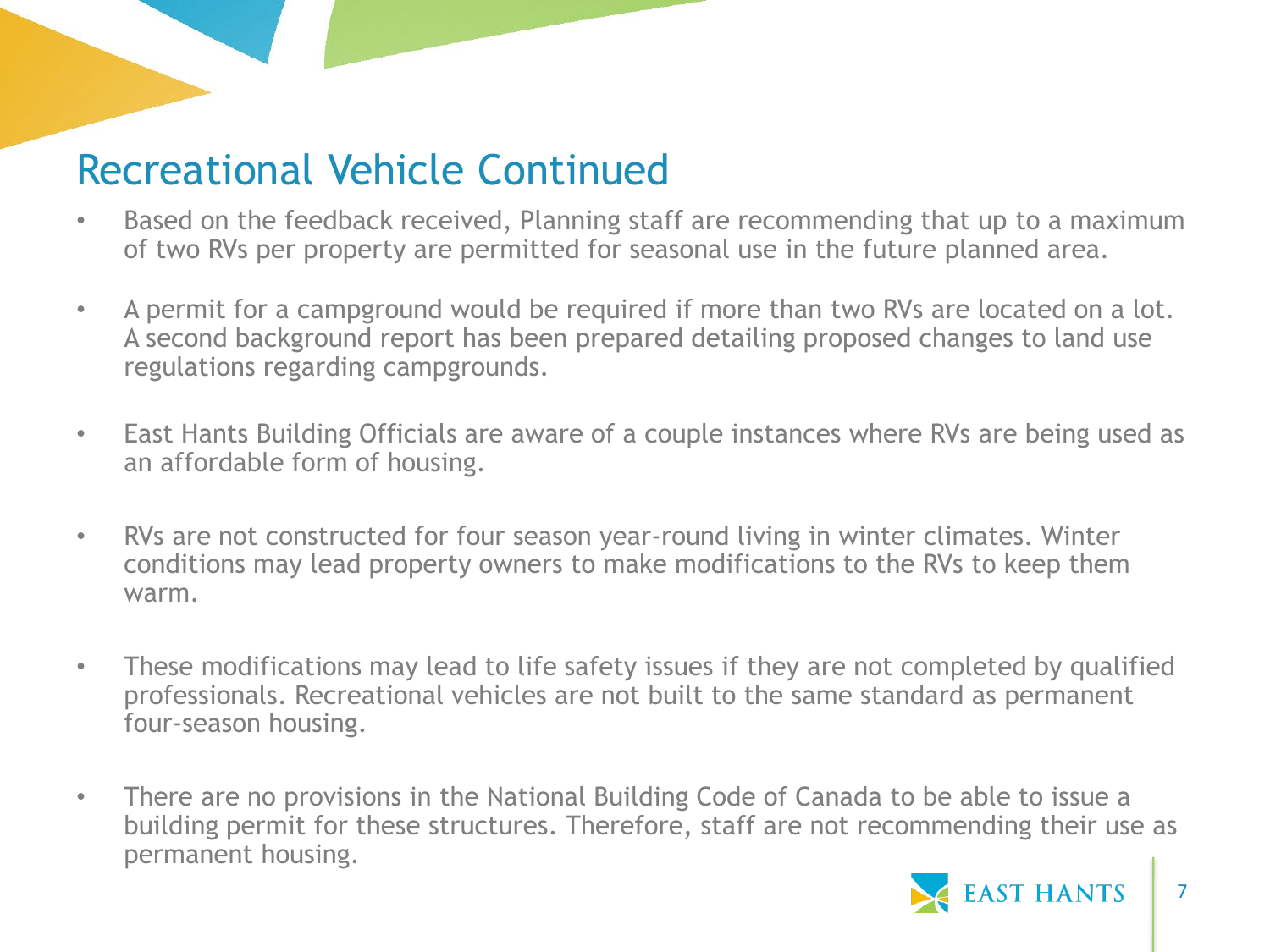### Proposed Direction

- Based on Planning staff's review of rural residential uses in the RU Zone and after listening to comments from the Plan Update Open Houses, planning staff are proposing the following land use directions be applied to the future planned area.
- A separate background report has been prepared regarding regulating campground developments.
	- 1. All of the housing options currently permitted in the Rural Use (RU) Zone should also be permitted in the majority of the future planned area.
	- 2. Multiplexes and multiple unit dwellings beyond what are currently permitted as-of-right in the RU Zone, should be permitted by development agreement .
	- 3. If over two mini-homes are proposed for the same lot then the property owner has to apply to have their land redesignated and rezoned to the Mini-Home (MH) Designation and Zone. The designation and zoned provisions are already in existence in the Official Community Plan.
	- 4. Add a definition for recreational vehicle to the Land Use Bylaw.
	- 5. Allow up to a maximum of two recreational vehicles per property for seasonal use in the future planned area.
	- 6. Allow one recreational vehicle on a property with an existing dwelling unit for seasonal recreational use in the future planned area.